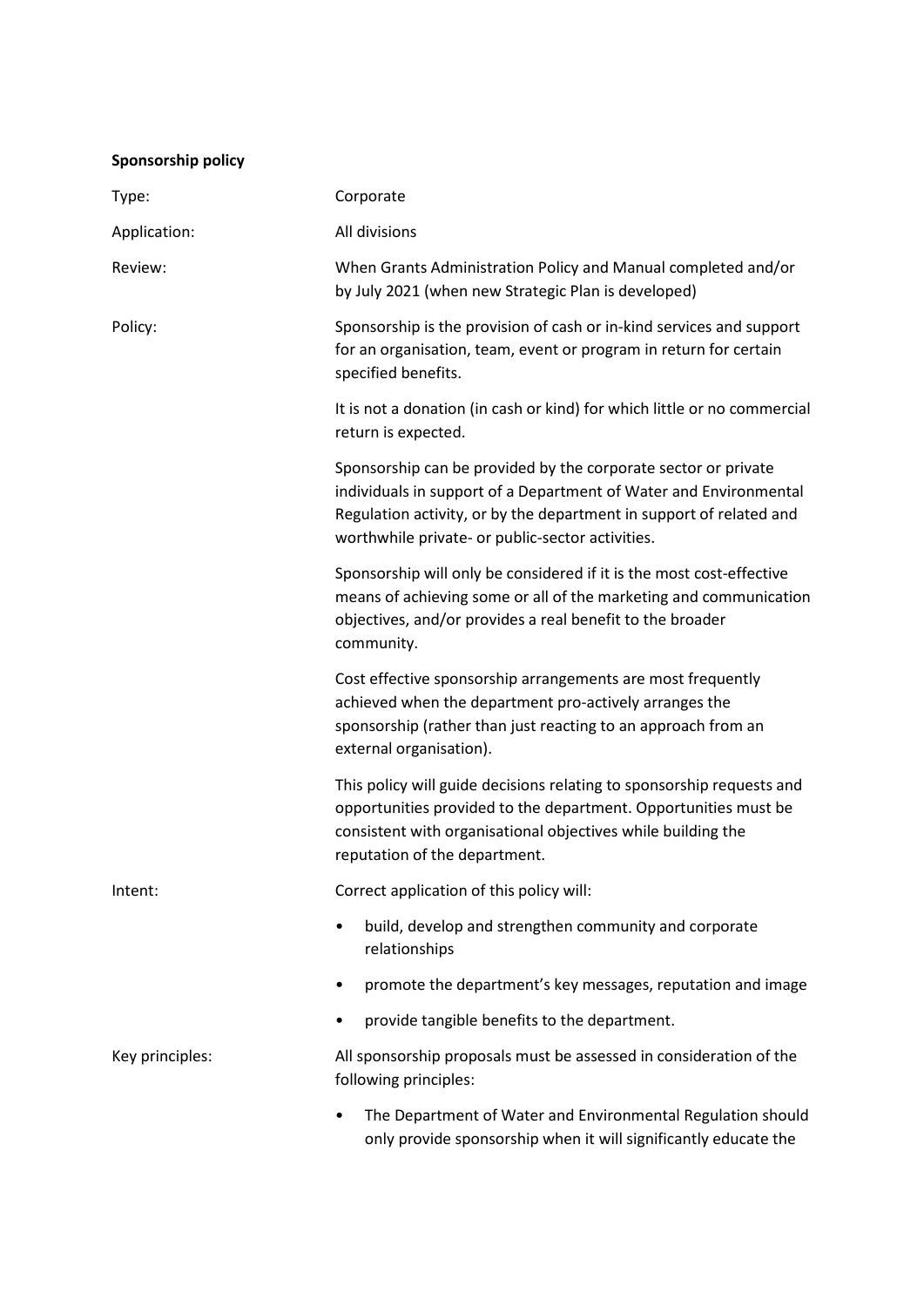public or convey strong messages about our goals, objectives and programs.

- The sponsorship must be consistent with existing communication plans and provide opportunities for advancing them.
- Sponsorship is only to be provided when there are significant and measurable benefits to the department.
- A sponsorship agreement must not impose or imply conditions that would limit or appear to limit the department's ability to carry out its functions fully and with impartiality.
- There must be no actual conflict between the objectives and/or mission of the sponsored organisation and those of the department.
- Sponsorship should not involve explicit endorsement of the sponsored organisation or the sponsored organisation's products. The sponsored organisation cannot use the department logo outside of the terms of the sponsorship agreement.
- It is inappropriate for any employee of the department to receive a personal benefit from a sponsorship.\*
- A sponsorship arrangement is a contract and should be described in a written agreement (an exchange of signed letters can suffice).

Be mindful that sponsorship agreements constitute contracts and should be administered by people who are appropriately trained in contract management.

The department will not sponsor programs or events that:

- support political, religious or race-specific organisations
- degrade, exclude or offend people, organisations or groups
- could be detrimental to the environment or the public's health and safety
- are for individuals' personal advancement or for profit-making organisations.

Applicants requesting sponsorship must complete the attached sponsorship evaluation business case form and provide a copy of the approved sponsorship form to the Manager Community and Public Relations in Strategy and Engagement Directorate for use in answering Parliamentary Questions and media enquiries.